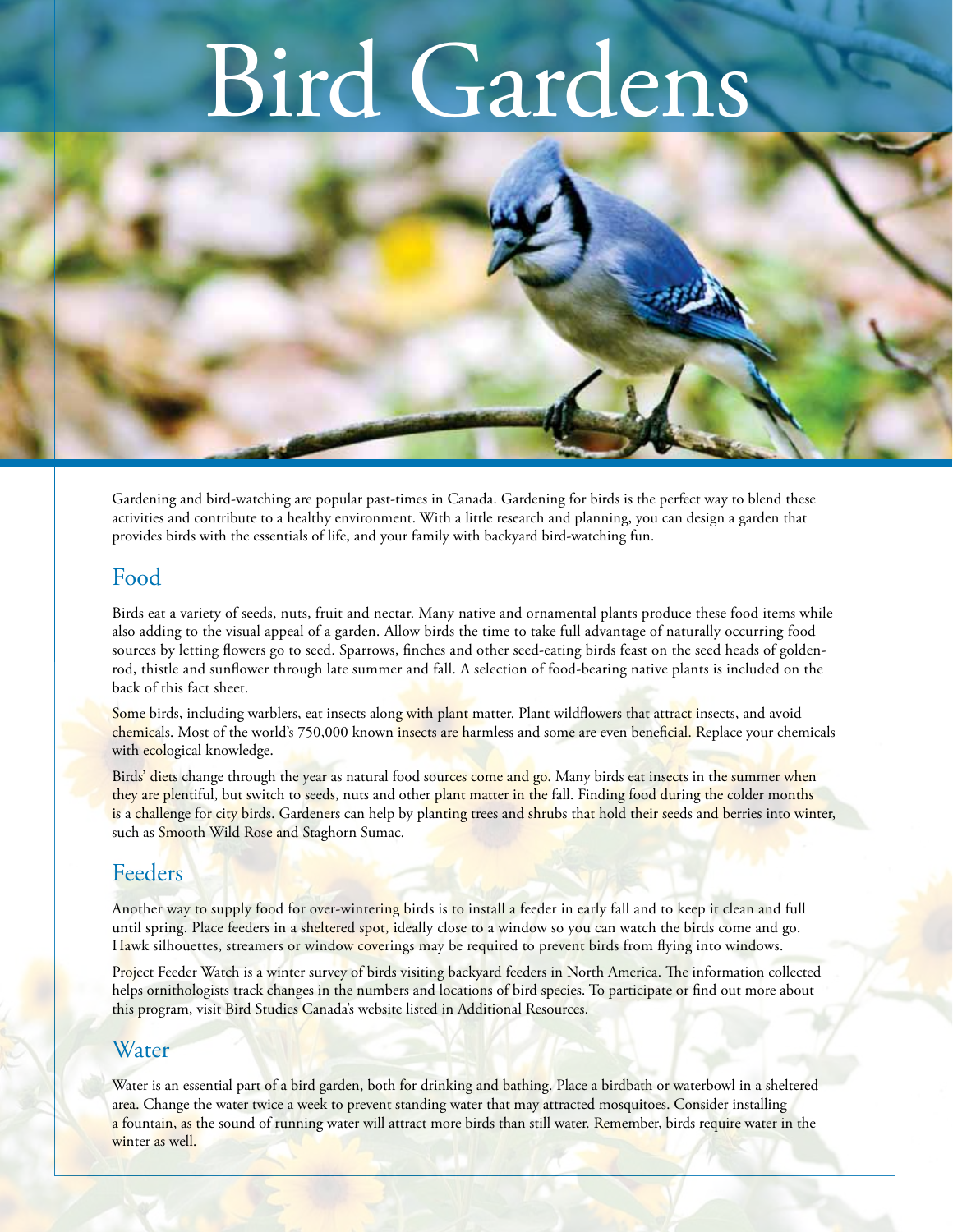

# Nesting sites and shelter

Birds need places to build nests and raise young. Some birds, like the introduced House Sparrow and European Starling, will nest almost anywhere. But some of our native species have more specific nesting requirements. The greater the number of habitat types in your yard and neighbourhood, the greater the diversity of nesting birds. While a meadow garden will attract American Goldfinches, a woodland garden will attract American Robins and Red-eyed Vireos.

Gardeners can provide nesting sites and shelter for a variety of birds by taking care of existing trees, shrubs and vines, and by planting additional ones if space permits. Mature Silver Maple trees are ideal for cavity-nesting birds, as their wood softens with age. Conifers are also valuable for year-round cover.

Allow dead trees in your yard to remain standing, as long as they do not pose a danger to people and property. These dead trees (snags) provide nesting opportunities for Downy Woodpeckers, Tree Swallows and nuthatches. Cavities also provide roosting areas for Winter Wrens, kinglets and chickadees looking to escape winter's chill. Groupings of evergreens, dense shrub beds and brush piles provide both excellent winter shelter and summer hiding spots. Create a brush pile in your yard using fallen branches and old Christmas trees.

If your neighbourhood lacks naturally occurring nesting sites and shelter, install nesting boxes of various sizes and designs. Different species have different preferences, so do some research beforehand. There are several features to consider when purchasing and installing a nesting box, including the size of the entrance hole, direction the box is facing, height of the box, and surrounding habitat.

Nesting boxes should be constructed of natural untreated wood. Walls should be at least two centimetres thick to provide insulation. Also include holes for ventilation and drainage. Ornamental boxes often have outside perches. These are not recommended for functional boxes because they allow predators to access eggs and young inside.

For more information on the proper construction, placement and maintenance of nesting boxes, visit the Cornell Lab of Ornithology and Canadian Wildlife Federation websites listed in Additional resources.

## Other considerations

Birds help gardeners in many ways. These include the pollination of flowers and control of insects. To protect these garden allies, avoid chemical pesticides and use botanical products sparingly. Chemical lawn fertilizers should also be avoided. They reduce soil insect and worm populations, which are food sources for many birds.

Cats kill millions of songbirds every year in Canada. They are partially to blame for the near extinction of certain species, including the Prothonotary Warbler. Keep cats indoors or on leash while out-of-doors to reduce bird mortality, especially during peak songbird migration periods (May and September-October). At a minimum, do not install bird feeders or baths if cats frequent your yard.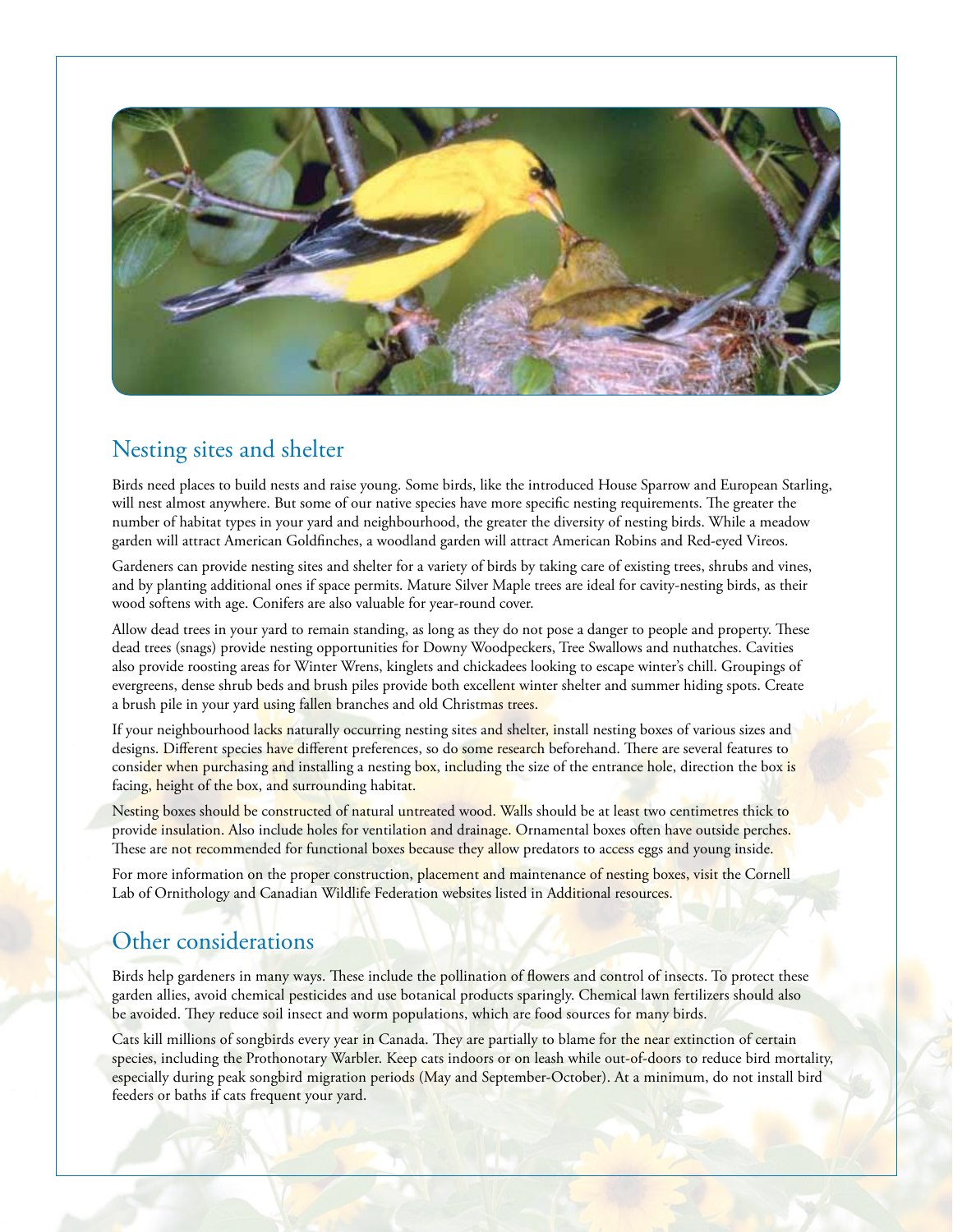# Common backyard birds

The number and types of birds in a yard are dependent on landscape type, maintenance practices and closeness to natural features. More birds will frequent yards with more natural landscapes containing native plants, and those near woodlots, meadows or water bodies. This is especially true during spring and fall when migrants stop by to rest and refuel. The following list contains some common backyard birds in the Greater Toronto Area.

#### American Goldfinch (*Carduelis tristis*)

This 11 centimetre long, yellow-and-black bird flies in a wavy pattern and chirps almost constantly. It consumes the seeds of thistle, sunflower and dandelion, and visits feeders with niger or sunflower seeds, millet or nuts.

#### American Robin (*Turdus migratorius*)

This 25 centimetre long, orange-breasted bird eats earthworms and insects through the summer, and berries from Buckthorn, Mountain Ash and Staghorn Sumac in colder weather. The robin's sweet song is often the first to be heard at dawn and the last to be heard at dusk.

#### Black-capped Chickadee (*Parus atricapillus*)

This 12-15 centimetre long, friendly and energetic bird is easy to recognize by its black cap and bib and its 'chick-a-dee-dee-dee' song. During the summer, chickadees feast on spiders and insects, including moths, caterpillars, flies and leafhoppers. In colder months, they consume berries and the seeds of conifers and weeds that are left standing. Chickadees also visit feeders with sunflower seeds, suet, peanuts and peanut butter, and sometimes even take seed from hands.

#### Blue Jay (*Cyanocitta cristata*)

This 30 centimetre long bird has blue wings with white on the tips of both wings and tail. It is easily distinguished by its loud squeaks and aggressive behaviour. Blue Jays will eat insects, fruit, nuts, acorns and even other birds' eggs if food is scarce. They readily eat sunflower seeds, corn or nuts from open-tray feeders and also enjoy suet.

#### Downy Woodpecker (*Picoides pubescens*)

This 15-18 centimetre long bird has a broad white stripe down its black back, a white breast and flanks, and black-and-white checkered wings. The male also has a small scarlet patch at the back of its black crown. It consumes the insects under bark, as well as suet and sunflower seeds from feeders.

#### Northern Cardinal (*Cardinalis cardinalis*)

This 22 centimetre long bird's scarlet feathers and lovely song make it instantly recognizable. The cardinal prefers brushy areas and seeks the privacy of evergreens, thorny thickets and dense tangles of vines. It consumes insects, spiders, seeds and berries found in the wild, and black-oil sunflower seeds, peanuts or dried fruit in feeders.

#### Song Sparrow (*Melospiza melodia*)

This 14-16 centimetre long bird has reddish-brown streaked plumage and a sweet song. The song sparrow has a diversified palate but especially enjoys sunflower seeds, millet or cracked corn. It frequents unkept areas with abundant weeds and grasses that have gone to seed, and is especially helpful in the garden, eating ants, beetles, caterpillars and grasshoppers.

#### White-breasted Nuthatch (*Sitta carolinensis*)

This 12-14 centimetre long bird has a white face and underparts, and blue-grey upperparts. This nuthatch is often seen hopping down a tree headfirst in search of ants, scale, beetles, caterpillars and insect eggs. During the winter, it visits feeders with suet, sunflower seeds and peanuts. But in the summer, its diet consists exclusively of insects.